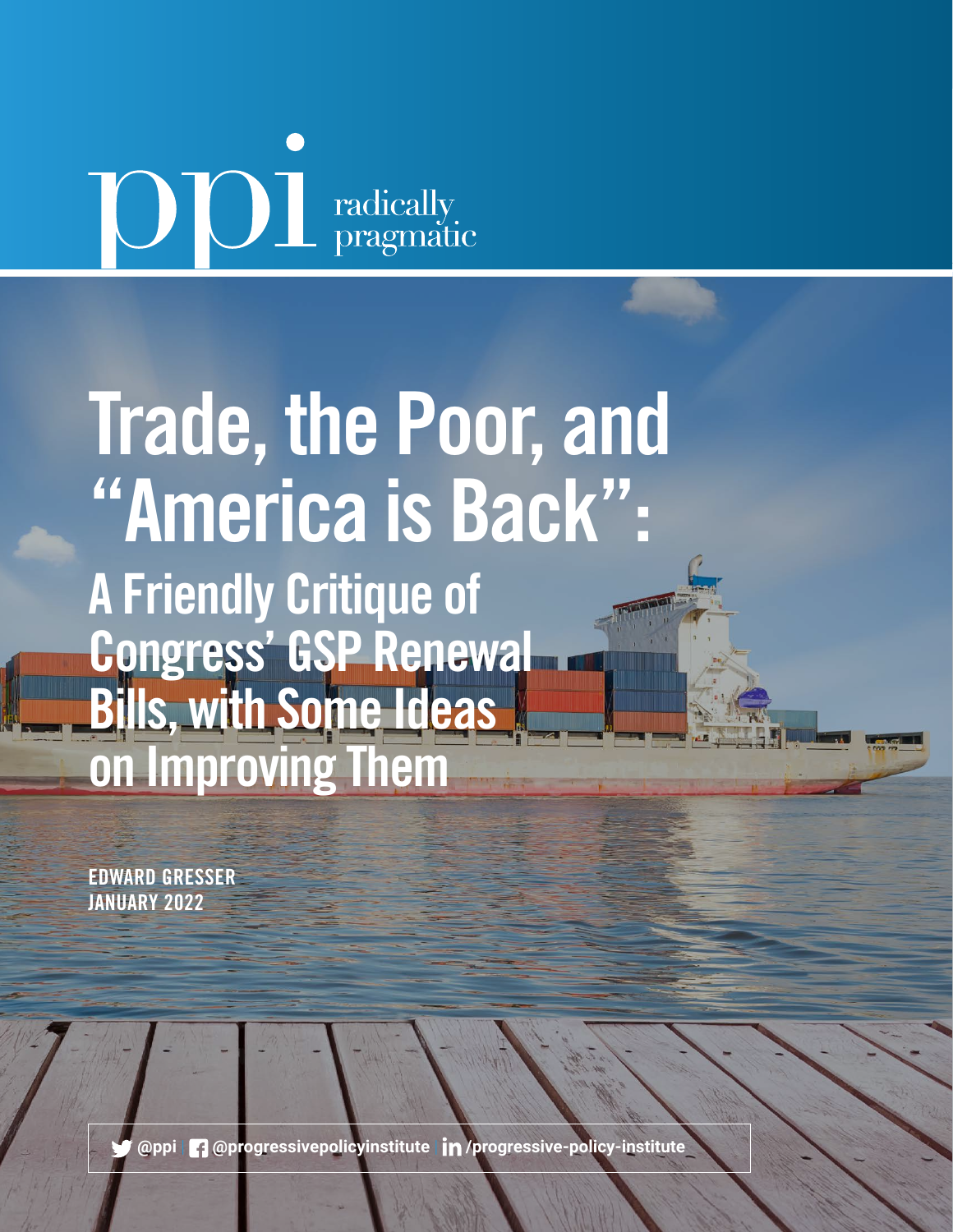EDWARD GRESSER

JANUARY 2022

Trade, the Poor, and "America is back": A Friendly Critique of Congress' GSP Renewal Bills, with Some Ideas on Improving Them

# **INTRODUCTION**

Should the United States help the poor abroad? If so, how much? Should we ask something of their governments in exchange? And what if we ask something the governments can't fully do? These are the core questions as Congress discusses renewal of the Generalized System of Preferences.

This system, known for short as "GSP," is the U.S.' largest trade and development program. Dating to 1974, it waives tariffs on about 11% of imports from 119 low- and middle-income countries and territories, so as to encourage U.S. buyers to source some products from them rather than larger, wealthier economies. Balancing these benefits, it imposes some eligibility rules, for example asking "beneficiary countries" to take steps toward enforcement of labor rights, intellectual property, and other matters.

GSP lapsed at the end of 2020, and thus has provided no benefits in over a year. Both parties in Congress appear in principle to support its renewal. The Senate has passed a bipartisan reauthorization bill (endorsed as well by House Republicans); and while the House is divided by party on several specific issues, actual opposition seems scarce. Assuming one believes the U.S. should try to help the poor, this is good news — for countries enrolled in GSP, for the workers and businesses that draw the benefits, and also, in a small but tangible way, for the Biden administration's effort to show that America "is back" and has not slumped into inward-looking passivity or resentment.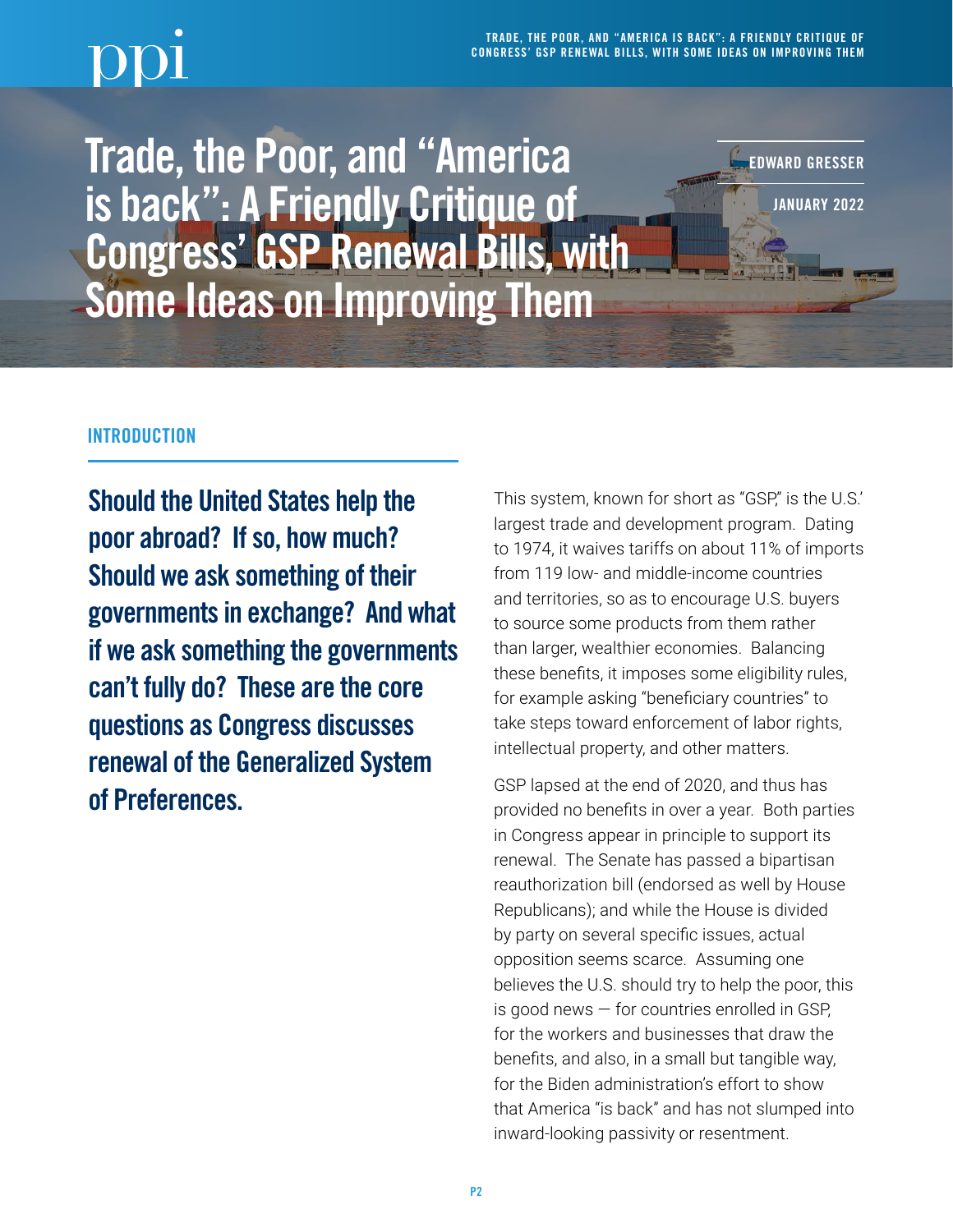On the other hand, the renewal bills share a weakness: they try to make a small program do too much. GSP is somewhat old and creaky. Its product coverage is limited by product exclusions and "Competitive Need Limitation" (CNL) rules dating to the 1970s, and its eligibility criteria have remained unchanged since the late 1990s. Both could be better. But most of Congress' work appears to have gone into adding new eligibility rules, and neither bill proposes adding anything to GSP's relatively modest list of goods eligible for tariff waivers. It is fair to ask governments of countries whose businesses and workers receive duty-free benefits to meet basic requirements, and some of the proposed new criteria are good ideas. But overly long lists of new criteria are likely to create confusion as U.S. policy priorities clash, and could force wholesale expulsion of poorer countries whose capacity to implement policy is lower than that of middle-income countries. This latter risk is particularly troubling, since some new proposals appear so strict that few if any low-income countries could meet them.

So while Congress deserves applause for an apparent intent to renew the program, and willingness to take a fresh look at old rules, there is reason for concern that the updated program

may achieve less than the old. Congress should therefore think about (a) how much it wants to add, and (b) a balance between new criteria and new export opportunities. Some relatively simple revisions could help:

- 1. Set a limited number of priorities, by restraining the number of new criteria in the system.
- 2. Make these priorities achievable for countries with good will but limited means and capacity.
- **3.** Simplify, by defining some proposed new criteria as "advisory" issues to consider, rather than requirements countries must meet, and clarify that to the extent possible, enforcement of criteria should not endanger the interests of the people the criteria aim to support.
- 4. Add balancing new benefits, for example through a reform of CNL rules proposed by Representatives Stephanie Murphy (D-Fla.) and Jackie Walorski (R-Ind.), and inclusion of some products currently barred from GSP.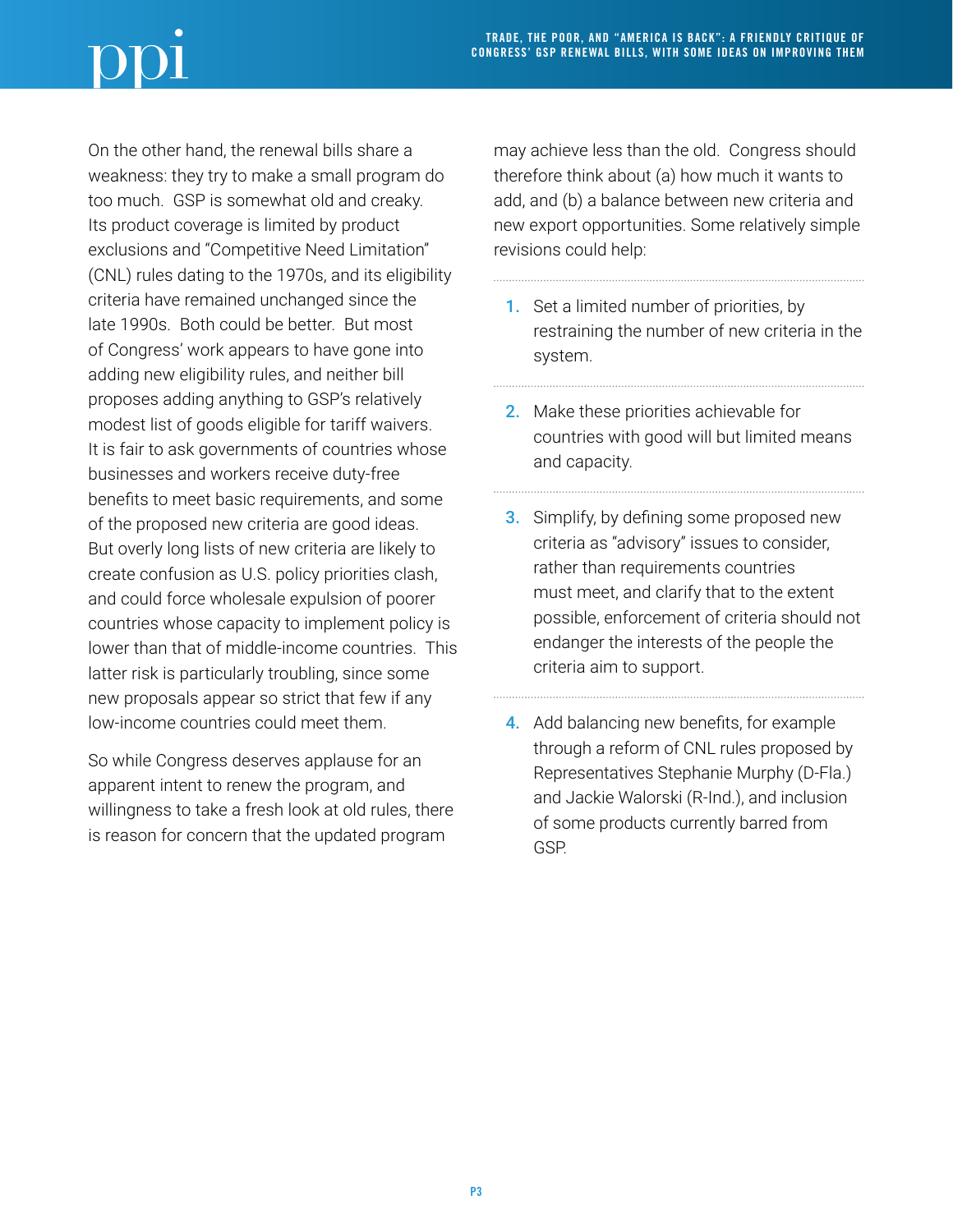# BACKGROUND AND CURRENT SYSTEM

By way of background, GSP is the oldest and most geographically extensive of America's four "trade preference programs", created in 1974 at the end of the GATT's "Tokyo Round".i All four programs operate by waiving some U.S. tariffs for smaller and poorer countries, with the hope of helping them compete with larger and more efficient economies, attract investment, support employment, and ultimately diversify and develop their economies. The EU, the U.K., Canada, Switzerland, Norway, Australia, New Zealand, and Japan all have similar programs. Some others, including Chile, China, Korea, Taiwan, and Thailand, have developed their own more recently.

GSP is a small program, which covers relatively little trade. This is partially natural, as most U.S. tariffs are low and many are zero. It also, however, reflects two policy choices: first, GSP excludes many high-tariff products, including most clothing, textiles, shoes, and glassware; and second, GSP countries lose benefits for

particular products through "Competitive Need Limitations" when they become especially good at producing those products. Despite this modest scale, though, GSP has promotes industrial investment and diversification in some least-developed countries (especially Cambodia and Burma), helped small island states such as the Solomon Islands and Fiji develop specialty products, and provided especially strong support for middle-income countries like Thailand, Paraguay, Lebanon, Georgia, and Armenia.

Trade success is valuable for such countries; exports earn developing countries roughly four times as much money as aid, remittances, and FDI flows combined, and thus serve as a fundamentally important driver of growth. Trade also serves a human function that remittances and aid rarely achieve, in that it is a creator of wage-paying, formal sector jobs (often especially for young women) in countries frequently dominated by rural industries and informalsector services where labor standards are usually lowest.



## FIGURE 1: DEVELOPING COUNTRIES: GDP AND EXTERNAL EARNINGS, 2020

*Source: U.S. International Trade Commission's Dataweb and the International Monetary Fund*

i. The other preferences are the Caribbean Basin Initiative or CBI, for 25 small Caribbean island and littoral economies (1983), the African Growth and Opportunity Act or AGOA (2000) applied to 36 sub-Saharan African countries, and a specially designed CBI offshoot for Haiti known as HOPE (2006).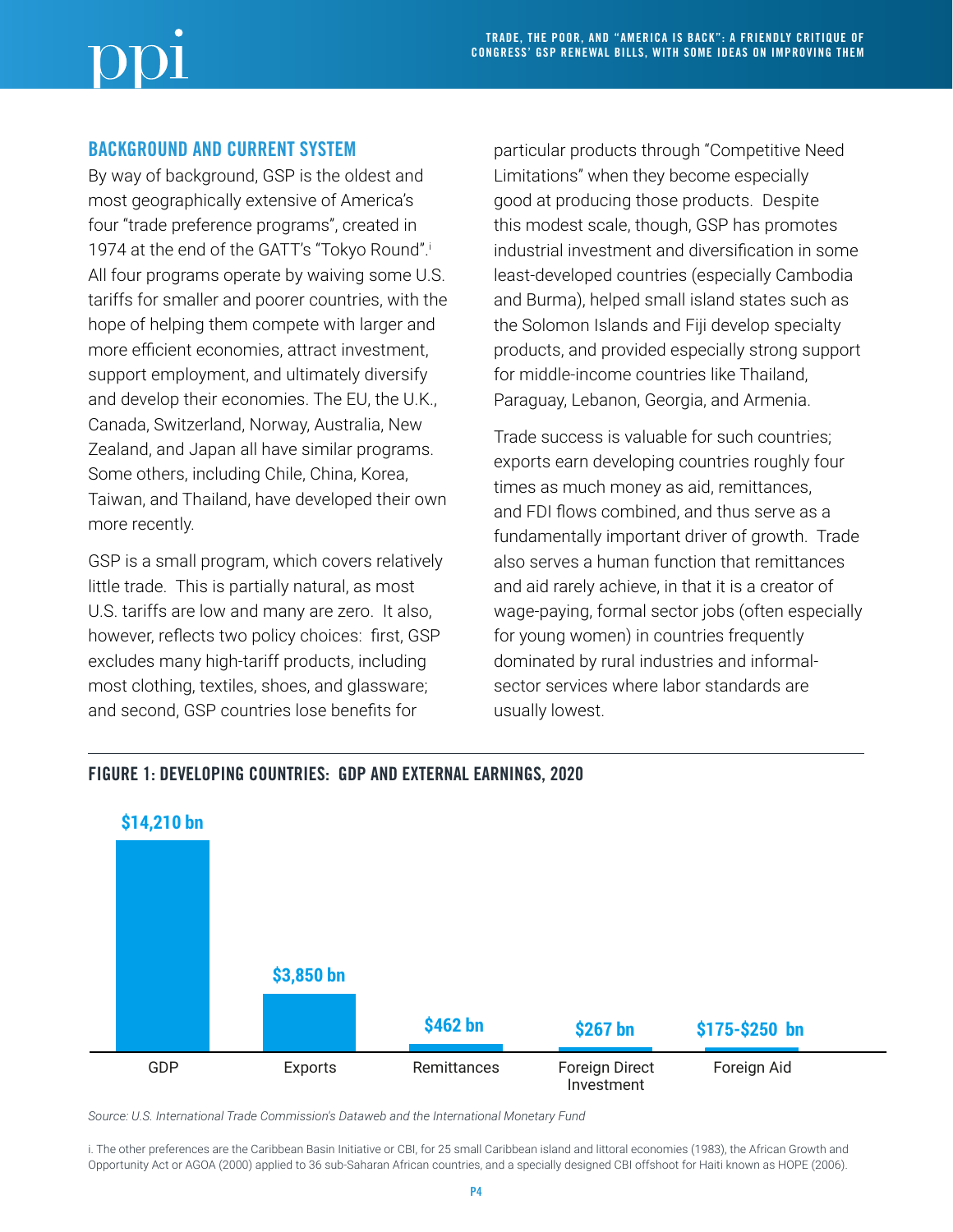Particularly when viewed in combination with the GSP programs run by other wealthy economies, preference likely deserves some credit for the strong role trade plays in low- and middle-income country development, and thus in reduction of poverty rates over time. The Obama administration noted this in its 2016 report "*U.S. Trade Preference Programs: Reducing Poverty and Hunger in Developing Nations Through Economic Growth*," reviewing GSP successes in Tunisia, Cambodia, and the Philippines and observing that more generally:

"U.S. trade preference programs have encouraged exports from developing countries, with particular effect in valueadded and labor-intensive goods such as jewelry, clothing, semimanufactured goods, and a number of agricultural products. This is corroborated by a large body of economic literature. These studies have also found that U.S. trade preference programs have made a contribution to the reduction of poverty."1

# **1. Tariff Waivers, Their Potential and Their Limitations**

In more detailed terms, GSP operates by waiving tariffs on a set of eligible goods, defined by tariff line. Briefly put, tariff schedules divide all goods into categories or "lines", and assign each line a number and a corresponding tariff rate. The U.S. has 11,111 such lines, beginning with 01012100, for purebred breeding horses, and ending with 9706000, for antiques. Tariff rates on these lines vary, from the U.S.' low at 0% (applied as it happens to both horses and antiques, among much else) to peaks of 48% for low-priced sneakers and a few higher rates for selected agricultural products.2

About 4,200 U.S. tariff lines are permanently set at zero. Correspondingly, about 6,900 have tariffs above zero. GSP waives about 3,500 of these tariffs — i.e., roughly half the lines — for the **\$14,210 bn** 119 countries and territories now participating in the system, with another 1500 open to leastdeveloped countries only.

This sounds like a lot of lines, but as Figure 2 shows, GSP tariff waivers apply only to a modest amount of trade — as of 2020, 0.8% of U.S. **\$3,850 bn** imports in general, and 11.1% of imports from the GSP countries.<sup>3</sup>





*Source: U.S. International Trade Commission Dataweb, Census*

Looked at from another angle, GSP reduces the tariff penalty on low- and middle-income country goods, but only partially. This is because the U.S. tariff system structurally tilts against products made in poorer countries: It taxes home goods like clothes and shoes heavily, mid-range manufactured goods lightly, and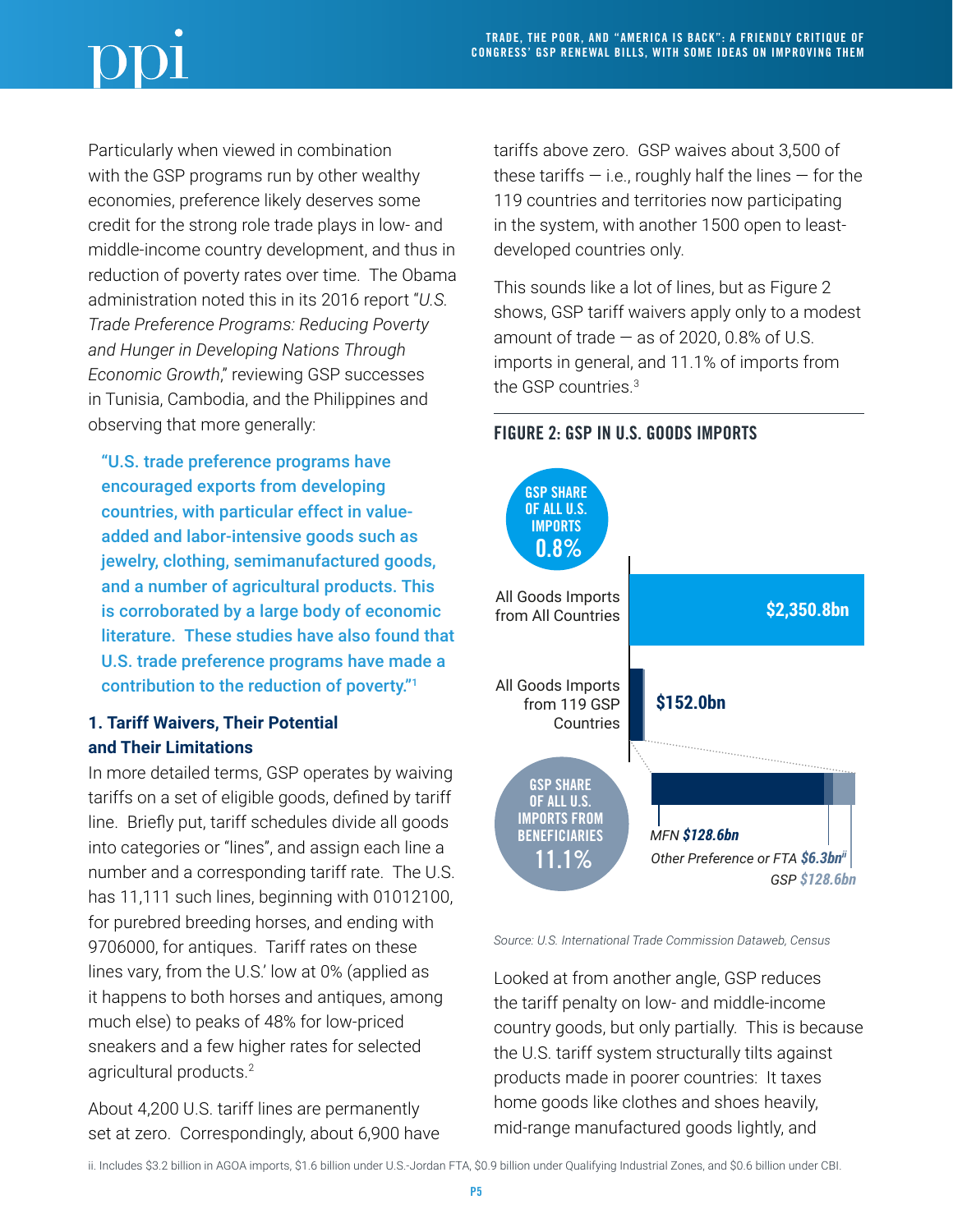natural resources and especially sophisticated manufactures (medicines and medical technologies, computers and IT goods, scientific equipment) hardly at all. The result is that GSP (or even GSP plus AGOA and CBI) still leaves rich countries treated more gently than poorer ones; as Table 1 shows, even with the preferences, tariffs on goods from GSP beneficiaries average twice as high as tariffs on goods from rich countries.

|                                          | 2020<br><b>GOODS</b><br><b>IMPORTS</b> | <b>TARIFFS</b><br><b>COLLECTED</b> | <b>RATE</b> |
|------------------------------------------|----------------------------------------|------------------------------------|-------------|
| GSP<br>Beneficiary<br>Countries          | \$152<br>billion                       | \$3.6<br>billion                   | 2.3%        |
| World<br>Bank High-<br><b>Income</b> iii | \$778<br>billion                       | \$9.6<br>billion                   | 1.2%        |

### TABLE 1: RICH COUNTRIES STILL TREATED BETTER

*Sources: World Trade Organization, Organisation for Economic Co-operation and Development, United Nations Conference on Trade and Development, and the Global Knowledge Partnership on Migration and Development*

Why does GSP cover so little trade? For one thing, even setting aside the 4,200 zero-tariff goods, most U.S. tariffs are low. The tariffs GSP eliminates average about 4.4%. Waiving a cost like this is useful for buyers, but not always compelling for them; the benefit must be measured against a country's transport costs, port efficiency and speed to market, ability to deliver in volume and quality, workforce skill levels, and so on. Often these latter issues are more important than a modest tariff benefit, and buyers in such cases reasonably choose not to use it.

Second, since the 1970s the program has excluded some significant product groups that might be attractive to GSP users. These include most clothing, textiles, shoes, watches, and glassware, all viewed at the time as large employers which were not strongly competitive against imports. U.S. tariffs on these goods were then, and remain now, much higher than those on other products, averaging around 15% and rising to peaks such as 32% for men's polyester shirts or 48% for cheap sneakers. The only significant change in product coverage since the 1970s has been the 2016/2017 addition of 18 tariff lines covering "travel goods" — luggage, wallets, backpacks, purses, and so on. As a result, while AGOA and CBI cover most of the excluded goods, GSP excludes some significant, or potentially significant, export industries for the Pacific Islands, Middle East, Latin America, Southeast Asia and South/Central Asia, and southeastern Europe.

Third, GSP countries can't be *too* successful in products that GSP does cover. Specifically, they lose benefits for particular products based on a rule known as "Competitive Need Limitation," when their exports of a particular good exceed 50% of U.S. imports or top a dollar-value threshold set at \$195 million in 2021. Examples of CNL removals in 2020 included golden jewelry from Indonesia, a \$228 million import which exceeded the dollar-value threshold, and taro root from Ecuador, a \$32 million import in which Ecuador's exports topped the 50% threshold. $4$ The dollar-value threshold rises by \$5 million, equivalent to 2.5%, annually. With long-term U.S. import growth average averaging 6.5% over the past 30 years, each year more of a country's GSP goods are liable to hit a CNL threshold and fall out of the system based simply on natural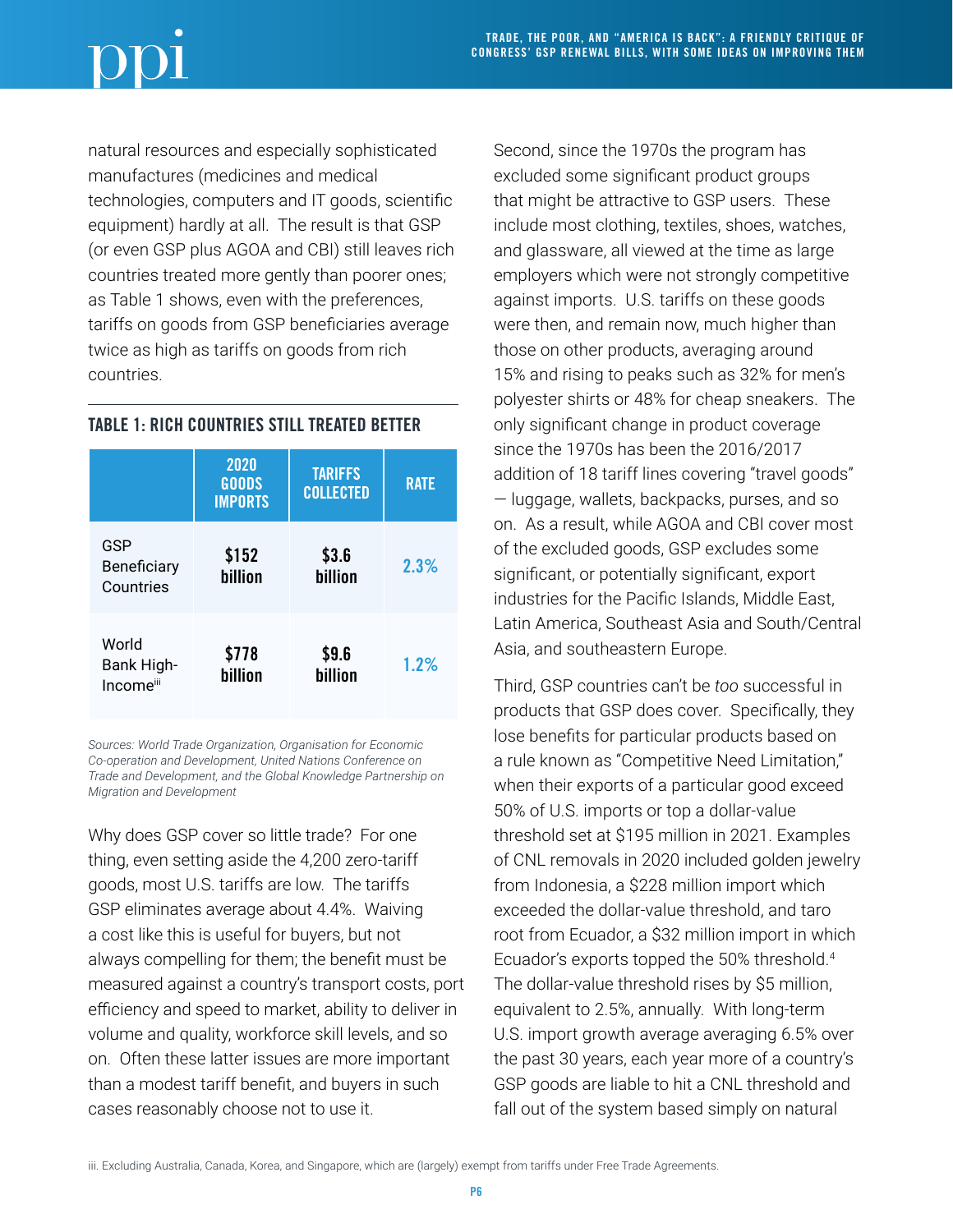growth. As of 2020, the \$8.1 billion in products excluded by CNLs was nearly half of the actual \$16.8 billion in GSP imports.

## **2. Eligibility Criteria**

More complex and ambiguous are the "eligibility criteria," which require beneficiaries to comply with a set of policy goals or lose benefits either in part or in full. At present, there are 15 such criteria.5 These frankly represent a hodge-podge of concerns, designed from to the mid-1970s through the late 1990s, some of which are moribund ("domination by the international communist movement") and others dormant though with potential to revive (participation in natural resource cartels that damage the world economy). Those most frequently used to review countries' benefits fall into four categories: (a) labor: a country must be able to show that it "has taken or is taking steps to afford internationally recognized labor rights," (b) intellectual property: a country must provide "adequate and effective protection of intellectual property rights," (c) trade policy: a country must offer assure the United States that it will provide "equitable and reasonable to markets" for U.S. goods and services, and (d) expropriation: a country must "provide prompt, adequate and effective compensation" for expropriation of U.S.-owned property and respect for international arbitral tribunal rulings on expropriation cases.<sup>6</sup> If the U.S. Trade Representative finds a country failing to live up to these criteria, and cannot resolve the problem through negotiations, the president may remove the country from the program either partially (by excluding some goods otherwise eligible for tariff waivers) or totally.

Over the past decade, these objectives opened up reviews of 19 GSP beneficiary countries. Six reviews ended with partial or full removal of

benefits, and seven remained open when the program lapsed at the end of 2020. Specifically, the Bush administration removed half of Argentina's benefits for intellectual property reasons; the Obama administration removed Bangladesh for failure to live up to labor criteria and the other half of Argentina's benefit over arbitral awards compliance<sup>iv</sup>; and the Trump administration partially removed benefits from Thailand over market access and Ukraine over intellectual property rights, and fully removed India over market access and Turkey on general competitiveness grounds. The seven reviews open as of December 2020 cover Kazakhstan, Azerbaijan, Eritrea, and Zimbabwe on labor issues, South Africa and Indonesia on intellectual property rights, and Ecuador on arbitral awards.

Such "enforcement" efforts at times succeed. Recent examples include child labor law reform in Bolivia, reduction of barriers to agricultural imports and withdrawal of data localization rules in Indonesia, revision of copyright law in Ukraine, abolition of child forced labor in Uzbekistan, and passage of a national workplace safety and health law in Georgia.

On the other hand, they sometimes fail, as in the Bangladesh, India, and Thailand cases. Such failures come with a cost to the countries. Studying removals of products in 2013, academic economists Emily Blanchard and Shushan Habikyan note that "when a developing country loses GSP access, its exports in affected industries fall by an average of 19 percent in the year of exclusion, an additional 20% in the first year, and are still 60% below pre-exclusion levels three years later."7 Important to note, these penalties do not fall on the governments, but on the businesses and workers benefiting from the system, and this can have severe consequences

iv. These were mostly restored in 2018 after Argentine actions to address the dispute.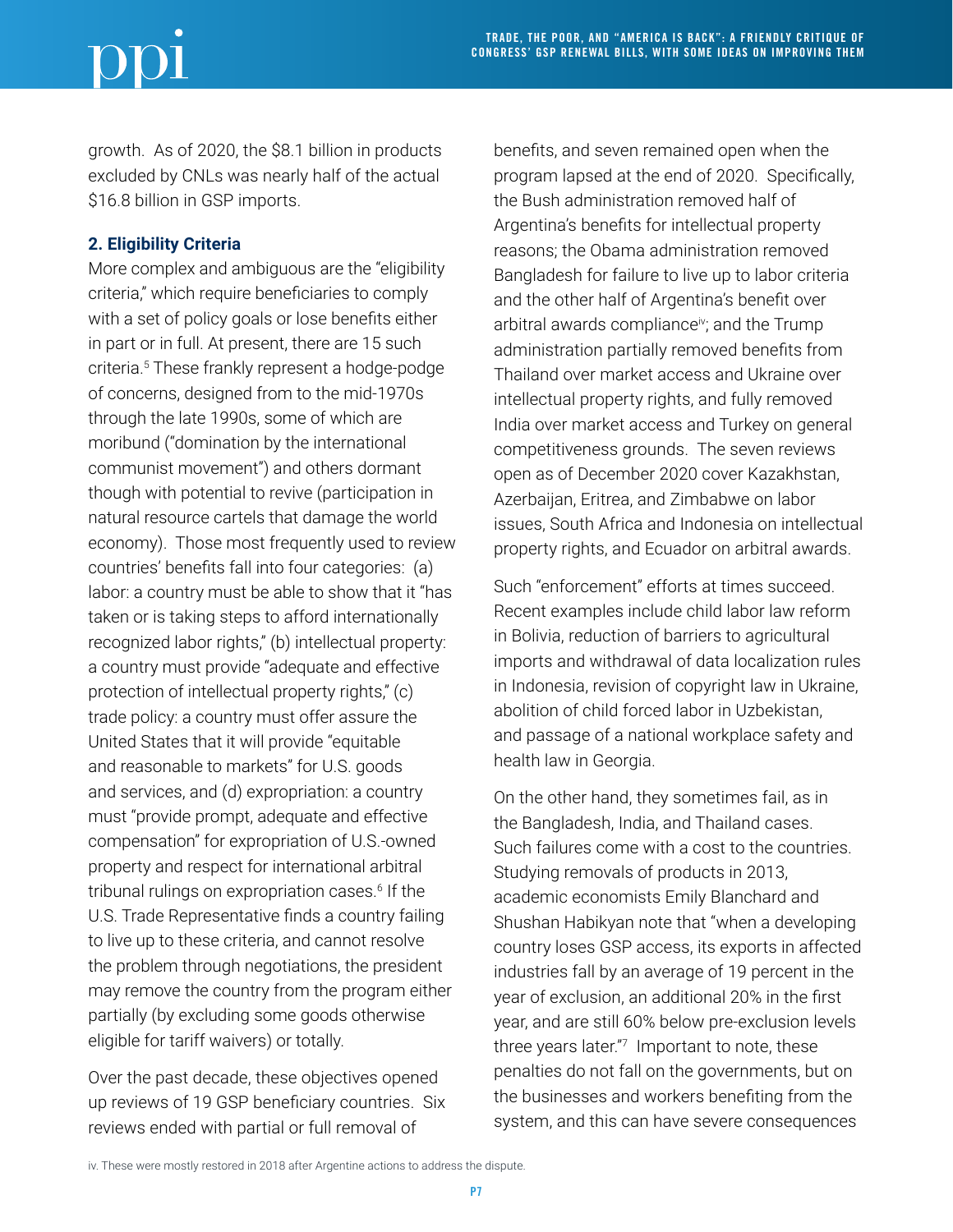for the people trade preference programs aim to help.

A vivid illustration, though drawn from AGOA rather than GSP, of the risks of overenthusiastic criteria enforcement is the Obama administration's removal of Eswatini (then known as Swaziland) from AGOA benefits in 2014.<sup>8</sup> Here, an attempt to "enforce" labor standards through withdrawal of Eswatini's AGOA tariff benefit brought the collapse of the garment industry it was supposed to reform. All the workers (principally young women) lost their jobs. Eswatini regained AGOA eligibility in 2017, but the garment industry has not recovered. The experience may be valuable in the sense of demonstrating the "credibility" of preference program labor standards criteria with other beneficiary countries  $-$  along the lines of the events in *Candide*, when the British execute Admirable Byng "to encourage the others" — but left the actual Swazi workers it was supposed to help unambiguously worse off than they would have been without the help.

# CONGRESSIONAL RENEWAL EFFORT: POSITIVE STEP, BUT TWO CONCERNS

This brings us to the present. Unlike the GSP systems of Europe, Japan, Canada, and other countries, the American GSP system is temporary and requires periodic Congressional reauthorization. This has happened 14 times since the program's creation in 1974, sometimes with significant lapses before renewal. The longest gap spanned the years 2013-2015; the current lapse is the third-longest. Congress is, however, working toward renewal of the system, with two separate bills  $-$  one a Senate bill passed in June 2021 as part of a larger bill, and endorsed by House Republicans; the other a House Democratic draft  $-$  that diverge in some ways but also share many features.

Both bills make major changes to the system's eligibility criteria (though the proposed changes diverge). Neither expands product coverage, and neither reforms product eligibility rules. As a result, while renewal is a good step and the new criteria often have good rationales taken separately, without some changes the revised program may be less successful than the current version.

### **1. Criteria Overkill:**

Most notably, both bills create many new eligibility criteria, and make a least one current criterion somewhat (in the Senate bill) or significantly (in the House bill) more restrictive. The House bill also imposes a two-year limit for resolution of reviews, which sometimes involve not only regulatory changes but legal reforms and verification. This risks creating a system in which requirements are so demanding that they become difficult, and in some cases impossible, for beneficiary countries acting with limited capacity but in good faith to meet.

The Senate's bill (passed as part of a larger bill by 91-8, and also endorsed by House Republicans) adds new criteria which (a) call for progress on gender equity, (b) require countries to fully enforce environmental policies with trade and investment impacts, and make progress toward environmental law and regulatory enforcement more generally, and (c) address digital trade issues (arguably superfluously, since the existing GSP services market access criterion can and has been used for digital trade issues, though the Senate bill adds this consumer protection and privacy rules). It also adds in four sets of criteria taken from the African Growth and Opportunity Act, which require that the governments of GSP participants not commit gross violations of human rights, and ask the President to consider the extent to which they have established or are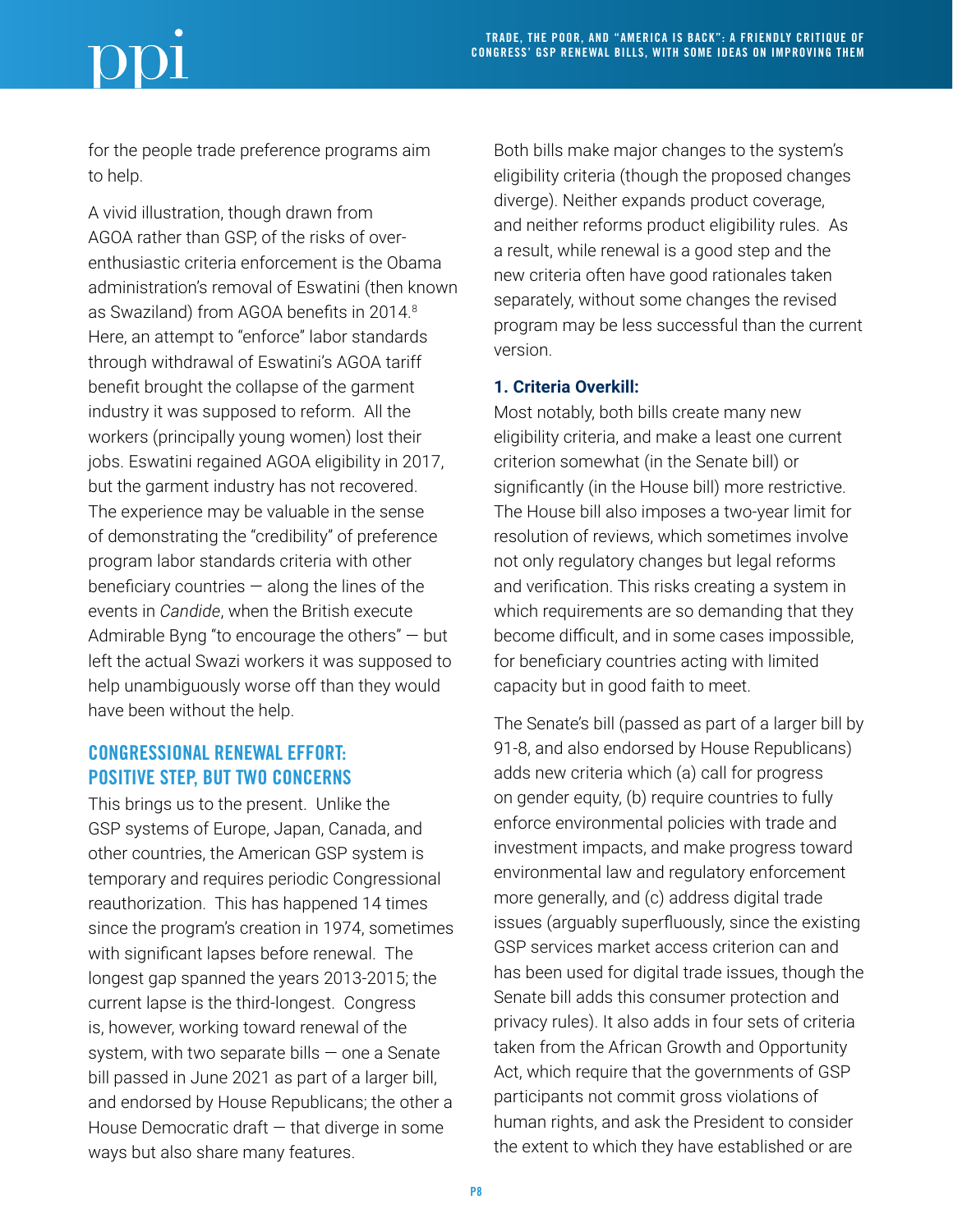making progress on anti-corruption programs; the development of economic policies such as market-oriented economic reforms, creation of microcredit systems, expansion of physical infrastructure, and others; and legal/political matters including "the rule of law, political pluralism, and the right to due process, a fair trial, and equal protection under the law." Finally, it revises the current GSP labor criterion, changing it from an evaluation of whether beneficiary countries "have taken or is taking steps to afford internationally recognized labor rights" to an evaluation of the extent to which a country is affording these rights.

The parallel bill introduced by House Democrats likewise includes the four AGOA-based criteria on human rights, economic policy, anticorruption and rule of law. It also adds a more expansive environmental criterion, requiring that all environmental laws and regulations be "effectively enforced", skips the Senate's digital trade criterion, and requires an annual study of gender conditions rather than adding a gender criterion. The House bill also revises the current approach to labor in a different way, likewise dropping the "taking steps" to afford internationally recognized labor rights approach and replacing it with one which requires "effectively affording" these rights throughout the country.

These are all high-minded goals, and good things to encourage. Developmental policies generally benefit from taking gender equity, environmental sustainability and environmental policy into account, and there should be some way to remove countries whose governments perpetrate atrocities. There is a reasonable case that "taking steps" to afford labor rights is an ambiguous term and that the program's labor criteria should be clearer.

But such a large proliferation of new goals can also create problems from which the GSP system does not really suffer. Its list of eligibility criteria, if something of a hodge-podge, is limited and sets priorities clearly.. With many new issues in play, the priority of those in the current list of criteria will likely be diluted. Furthermore, a list of many priorities is virtually certain to place some U.S. policy goals in conflict with others. AGOA enforcement again provides a cautionary tale. Interpreting AGOA's "rule of law" criterion as requiring removal of countries for coups d'etat, the Obama administration removed Madagascar from AGOA in 2010 after a disputed election led to one party's forcible takeover of government. This effectively punished the young women in the garment industry benefiting from AGOA for the irresponsibility of national political leaders, but had little effect on the coup-makers.

Furthermore, very strict rules requiring a country to fully enforce laws and regulations in any particular policy area (as opposed to having good policies on the books and making goodfaith efforts to enforce them), are rules many and perhaps all very poor countries will fail. Least-developed and low-income countries often have well-trained and well-intentioned political leaders and senior bureaucrats who design good policies, pass good laws, and do their best to implement them. Few if any such countries have the deep and professional civil services needed to "effectively afford" the intended results of these policies uniformly and nationwide. Removing benefits for this sort of failure seems to misunderstand the problem: one should not use trade measures to "force" a well-intentioned government to do things it is already trying to do, or to punish it for incomplete success; rather, the appropriate policy is to help the government develop the capacity to succeed more fully over time.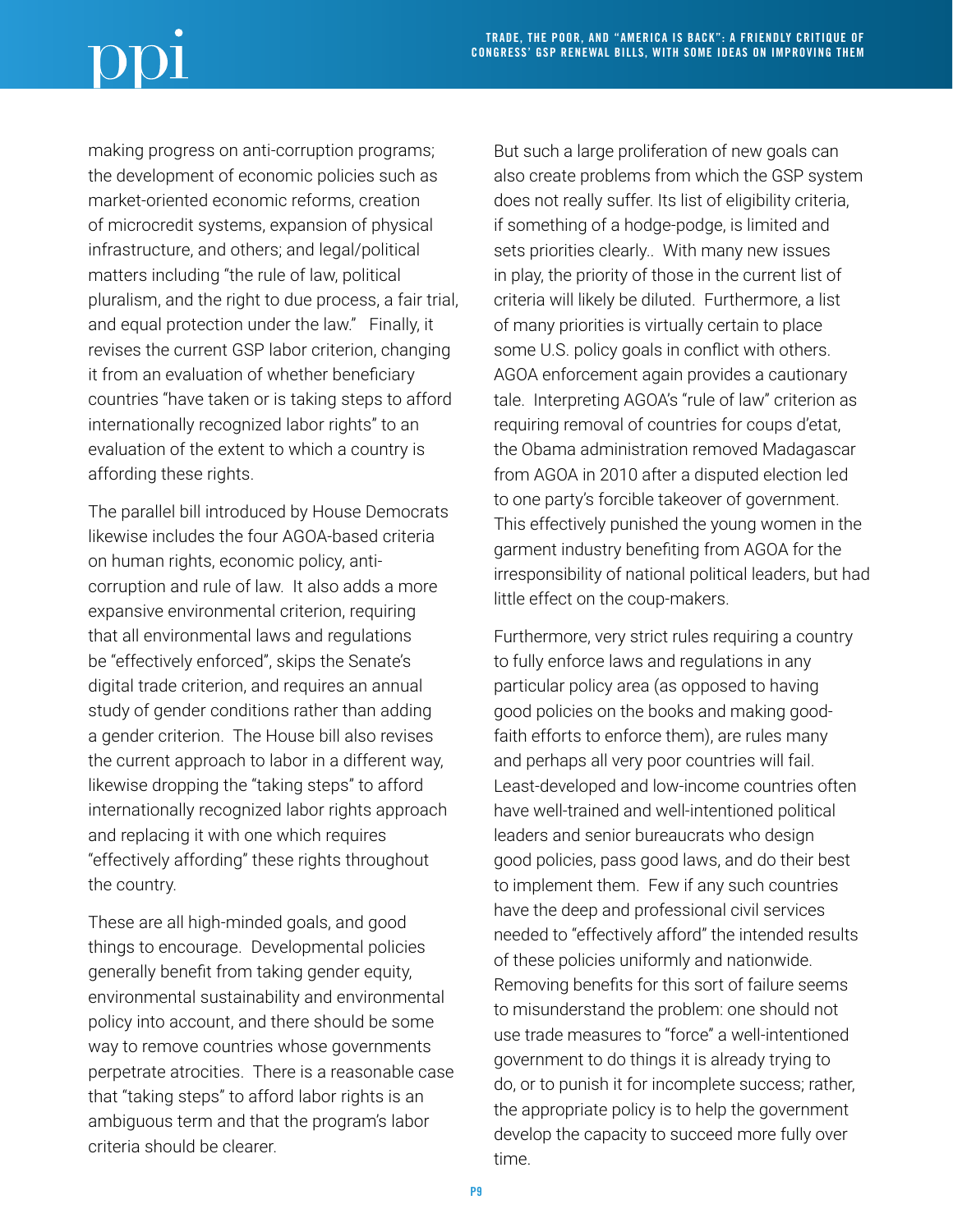Thus, the proliferation of new criteria (including some that are quite vague and broadly drawn, such as the AGOA economic development and rule of law criteria) and the tightening of some existing ones seems likely to place U.S. policy goals in conflict. And poor countries making good-faith efforts will often find overly tight rules impossible to meet. One can easily imagine scenarios such as the following:

- A very low-income, post-conflict African country still bruised by Ebola breakouts in 2014 may have a talented and reformist government, but lack the sophisticated civil service necessary to "effectively afford" policies on labor and environmental issues throughout the country.
- A small, low-population Pacific Island country with vulnerable marine habitats extending across a dozen islands and 70,000 square miles of maritime economic territory may possess only one Coast Guard vessel to patrol for environmental law enforcement, and thus be unable to effectively enforce its environmental laws nationwide, whether or not the policies in question are clearly related to trade or investment flows.
- A Southeast Asian country may have a weak record on political and civil rights, but a strong one on labor rights and poverty reduction, and a record of using GSP very successfully to provide well-regulated, wagepaying jobs for young women.
- A reforming Central Asian country may be showing strong progress on labor rights and doing a lot to expand physical infrastructure by enrolling in Belt and Road programs (or the alternative U.S./European system the Biden administration is developing), but not faring well on anti-corruption measures.

Obviously, none of these cases are hypothetical. All are real countries whose governments this writer dealt with while overseeing administration of GSP from 2015-2020. In such cases, where U.S. policy goals and eligibility criteria conflict with one another, system administrators will find it difficult to decide which competing priority is most important. Depending upon the legal advice they receive, they may find it necessary to remove most beneficiary countries from the system (or at least most of the low-income and least-developed countries unable to fully implement standards which lack provisions for good-faith but only partially successful efforts). This would also depopulate AGOA, since a core AGOA eligibility rule is qualification for GSP. Alternatively, officials administering the system could ignore some of the new criteria and hope Congress will accept their judgments. Or, perhaps most likely, they will move toward non-systematic and essentially arbitrary enforcement , in which countries in the news or in the political spotlight are targets for enforcement, countries with comparable problems but without well-organized bands of U.S.-resident critics skate by.

### **2. AGOA and WTO Waiver:**

A second challenge — lesser and probably manageable, but not irrelevant  $-$  is that both bills appear to create a nearly uniform set of criteria for AGOA and GSP, while AGOA benefits are available to 40 GSP countries but not the other 79.

Under the terms of the "enabling clause" of GATT authorizing GSP programs, a program not open to all developing countries needs a special "waiver" approved by all WTO members. Since AGOA's creation in 2000, low-income countries outside Africa have accepted this up to now, partially out of good will towards Africa but also because they know that African countries must meet a larger number of criteria than GSP beneficiaries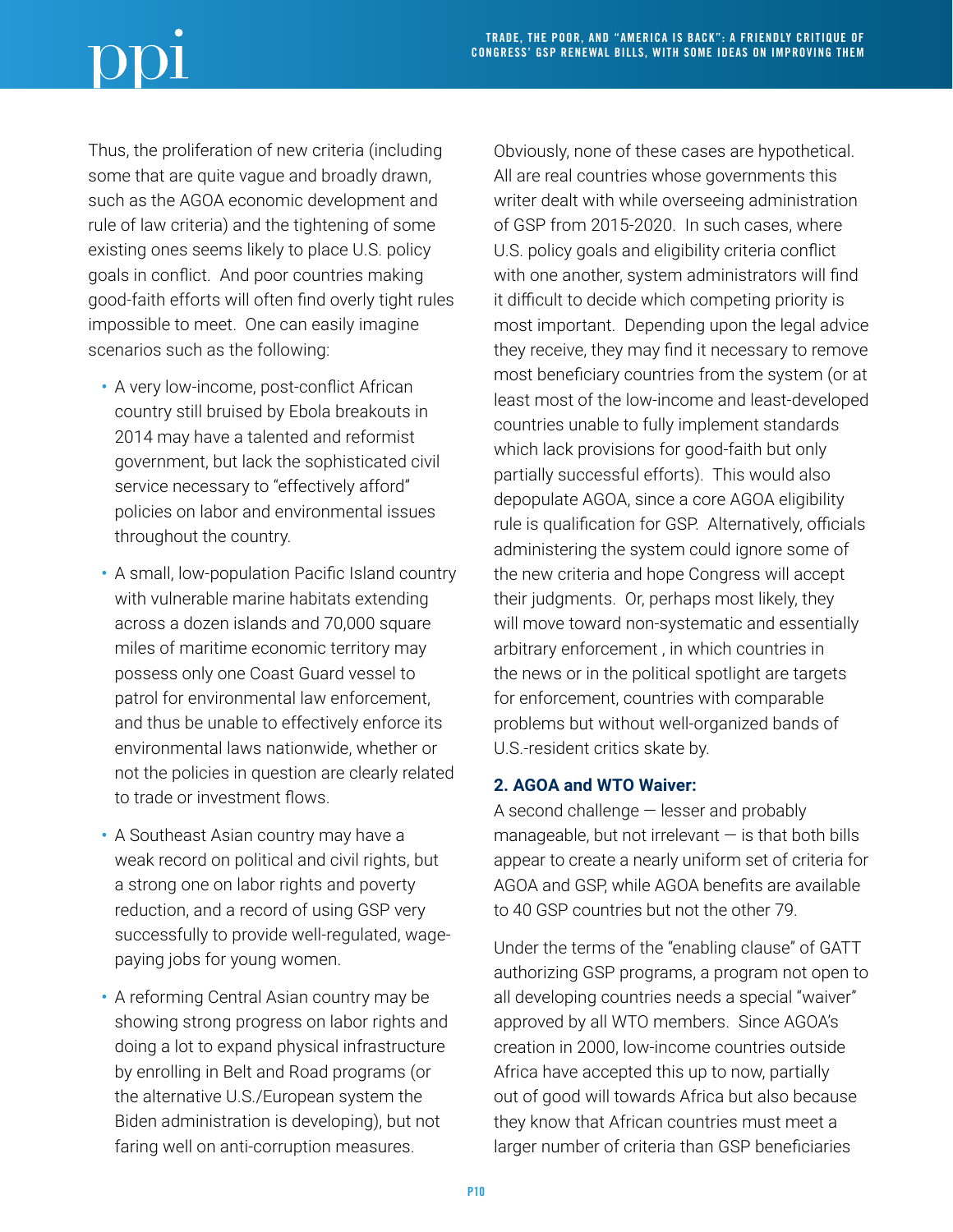to get AGOA's larger benefits. With the two systems' criteria now close to identical, Samoa and Nepal (say) will be asked to vote to approve higher levels of benefits for Tanzania and Nigeria (say) than they receive, while meeting the same criteria to secure lower levels of benefits for themselves. Their reaction to this can't be predicted in advance, but could easily be one of resentment and refusal to grant a new waiver when Congress considers renewal of AGOA in 2025.

# **SOLUTIONS**

These bills are well advanced, and it is important to renew the system with some speed. Experience and academic research show that the longer a lapse of benefits persists, the more buyers simply drift away from the beneficiary countries to buy from larger partners. On the other hand, the current renewal drafts have some troubling features and lack a balance between eligibility rules and benefits.

The good news is that these problems are neither rejections of the idea of helping the poor, nor simply lacking in merit. And they are possible to fix without rejecting the idea of new and updated eligibility rules. Congress can rebalance and significantly improve them with a few changes, reducing the chance that U.S. policies will come into conflict and eliminating the risk that administrations might have to eliminate poor countries with well-intentioned governments but weak capacity. And two House Members, Representatives Stephanie Murphy (D-Fla.) and Jackie Walorski (R-Ind.) have introduced their own bill which accomplishes some of this. The revisions might be as follows:

1. **Set a limited number of priorities:** There is good cause to consider environmental and

gender policy in granting benefits, and to provide extreme-case ability for Presidents to remove countries for egregious and pervasive human rights violations. There is a reasonable case that the existing labor criterion ("taking steps" to afford labor rights) is unclear and should be replaced by a new one evaluating the state of labor rights in beneficiary countries. A new environmental criterion should parallel this, without the tie to trade and investment impacts but by asking the U.S. Trade Representative to evaluate the state of environmental law and regulation.

- 2. **Make them achievable:** Proposals to require that the labor or environmental policies be effectively enforced countrywide are probably more than most poor countries can deliver. As with other criteria, they should be flexible enough to allow countries making good-faith efforts, even if not fully successful, to qualify for benefits. The Murphy/Walorski bill bolsters this through proposals to add capacitybuilding authority to help countries meet the eligibility criteria when necessary, and through sense-of-Congress clauses clarifying that enforcement of criteria should not harm the people the criteria are meant to help.
- 3. **Simplify:** The three criteria drawn from AGOA on anti-corruption, economic development policies, and rule of law add too many criteria to the system, and need not be added. Removing them from the bill would significantly reduce the burden of implementing a new program, avoid some potential conflicts among criteria and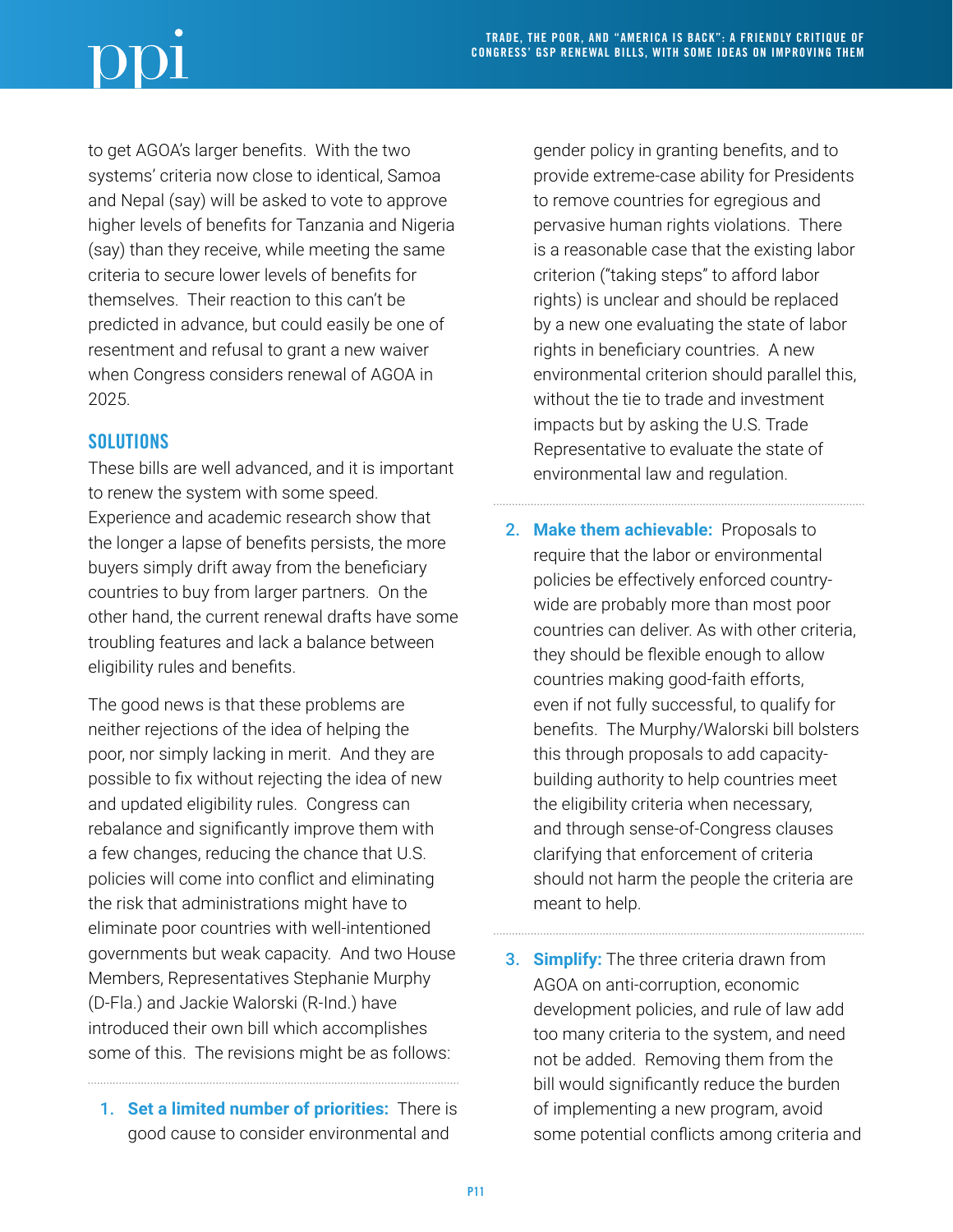between the criteria and the overall goal of encouraging exports and growth, and also avert a possibly small but nettlesome threat to AGOA itself. An alternative approach would make these issues for a president to consider when adding a new country to GSP, or restoring a country once removed from the system, rather than annually reviewed requirements that lead to reviews.

4. **Balance:** Add some benefits to complement and balance the additional eligibility rules. On one hand, the exclusions of clothing, shoes, and glassware for example, may have made political sense in the 1970s, but now has little if any impact on U.S. employment. Apparel has a stronger case for some sensitivity, since Haiti and Central American countries rely heavily on exports of clothing to the United States, are politically unstable, and fear erosion of benefits. Removing the exclusion of shoes would not threaten them, however; nor should lines of clothing not made in Africa or the Western Hemisphere.

On the other, the Murphy/Walorski bill proposes a very useful reform of the Competitive Need Limitation system. This would end the dollar-value thresholds for product eligibility, instead allowing 6.5% growth per year  $-$  a rate essentially identical to long-term natural import

growth. It also encourages administrations to redesignate products which fell out of the system for exceeding CNL thresholds in earlier years but have since dropped back below the thresholds. This would avoid the steady diminution of benefits unintentionally caused by the current \$5 million per year adjustment.

# **CONCLUSION**

With these revisions, the reauthorization bills have a good chance to fulfill Congress' apparent hope — to sustain America's commitment to the poor abroad, while asking beneficiary country governments to do some more. It would provide more incentives for them to meet the new criteria, and for buyers to choose smaller and poorer countries as sources of goods. And it would reduce the risk that new criteria will clash with one another or make it impossible for well-meaning but imperfect poor-country governments to remain in the system.

On these terms, it would allow the Biden administration and Congress to claim appropriate credit for a thoughtful updating of a system that is admittedly old and somewhat creaky, but still successful and valuable. Such a renewal would help demonstrate in fact as well as rhetoric that America remains committed to a vision of a global economy which provides support for its weaker members as well as growth opportunities for its large and powerful economies; and brings some new ideas to the job.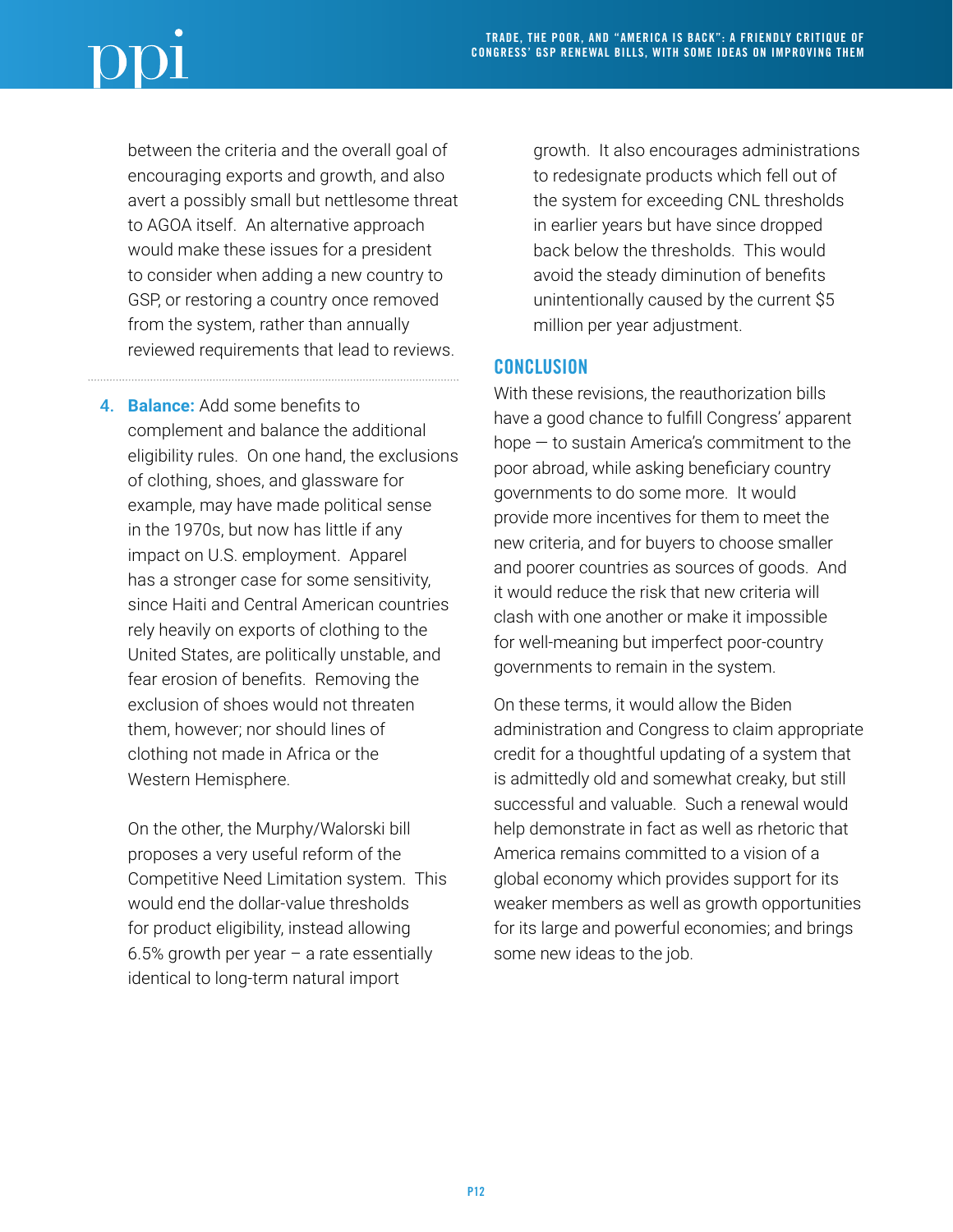# References

- 1 "U.S. Trade Preference Programs: Reducing Poverty and Hunger in Developing Nations Through Economic Growth," Office of the United States Trade Representative, June 2016, <https://ustr.gov/sites/default/files/TPEA-Preferences-Report.pdf>.
- 2 "2021 Harmonized Tariff Schedule of the United States (HTS) Item Count," United States International Trade Commission, February 2021, [https://www.usitc.gov/tariff\\_affairs/documents/2021\\_hts\\_item\\_count.pdf](https://www.usitc.gov/tariff_affairs/documents/2021_hts_item_count.pdf).
- 3 "2021 Harmonized Tariff Schedule."
- 4 "Dataweb," United States International Trade Commission, accessed January 4, 2022, [https://dataweb.usitc.gov/.](https://dataweb.usitc.gov/)
- 5 "GSP Annual Product Review Final Decisions," Office of the United States Trade Representative, October 2020, [https://](https://ustr.gov/sites/default/files/files/Press/Releases/GSP%20Annual%20Product%20Review%20-%20Final%20Decisions.pdf) [ustr.gov/sites/default/files/files/Press/Releases/GSP%20Annual%20Product%20Review%20-%20Final%20Decisions.pdf](https://ustr.gov/sites/default/files/files/Press/Releases/GSP%20Annual%20Product%20Review%20-%20Final%20Decisions.pdf).
- 6 "U.S. Generalized System of Preferences Guidebook," Office Of The United States Trade Representative, November 2020: pp. 17-18, [http://www.ustr.gov/sites/default/files/GSP%20Guidebook\\_0.pdf](http://www.ustr.gov/sites/default/files/GSP%20Guidebook_0.pdf).
- 7 See GSP statute, available at [https://www.law.cornell.edu/uscode/text/19/2462.](https://www.law.cornell.edu/uscode/text/19/2462)
- 8 Emily J. Blanchard and Shushanik Hakobyan, "The U.S. Generalized System of Preferences: In Principle and Practice," Tuck School of Business Working Paper No. 2439798, December 19, 2013,<http://dx.doi.org/10.2139/ssrn.2439798>.
- 9 "President Obama Removes Swaziland, Reinstates Madagascar for Agoa Benefits," Office of the United States Trade Representative, June 26, 2014, [https://ustr.gov/about-us/policy-offices/press-office/press-releases/2014/June/President-](https://ustr.gov/about-us/policy-offices/press-office/press-releases/2014/June/President-Obama-removes-Swaziland-reinstates-Madagascar-for-AGOA-Benefits)[Obama-removes-Swaziland-reinstates-Madagascar-for-AGOA-Benefits](https://ustr.gov/about-us/policy-offices/press-office/press-releases/2014/June/President-Obama-removes-Swaziland-reinstates-Madagascar-for-AGOA-Benefits).